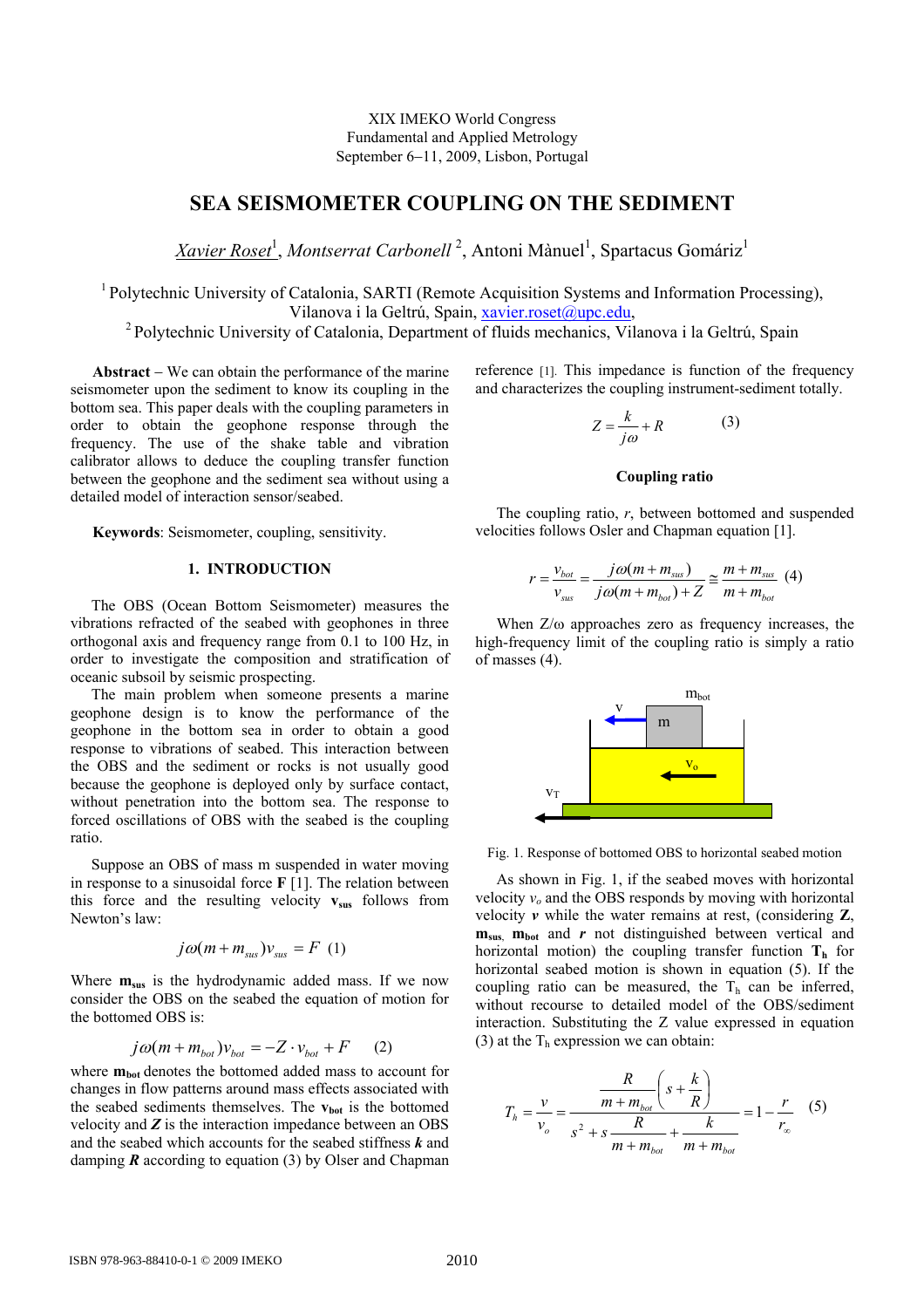In the expression (5) the resonance frequency  $\omega_0$  and the quality factor Q are identifying parameters showed in a equation (6).

$$
\omega_o = \sqrt{\frac{k}{m + m_{bot}}} \qquad ; \qquad Q = \frac{\sqrt{k(m + m_{bot})}}{R} \tag{6}
$$

#### **2. MEASURES IN THE LAB**

# *2.1. Material of the bottom seabed*

The geophone was placed on a clayed sediment of density  $2005 \text{ kg/m}^3$  and dampness 29 %. It is characterized by a liquidity limit  $w_L$  (41 %) and a plastic index I<sub>P</sub> (18%).

 Laboratory studies have been carried out using co-axial cylindrical reometer *"Haake"*, which indicate this material performs reologically as a non-Newtonian substance. Under low to intermediate shear stresses (2 - 121 Pa) and shear rates  $(0.46 - 500.2 \text{ s}^{-1})$  it performs as shear thinning (pseudo plastic), the apparent viscosity decreases with increasing rate of shear stresses. The relationships have been defined as equation (7).

$$
\tau = 35.918 \cdot \gamma^{0,1955} \tag{7}
$$

where  $\tau$  is the shear stress in Pa and  $\gamma$  is the rate of shear strain in  $s^{-1}$ .

It has also been carried out a test of oscillation together with a frequential sweep by means of a rotary-oscillatory reometer *"Haake"* from which we obtained a lineal viscous elastic behaviour by stress below 10 Pa with a 1 Hz frequency (Fig 2). It shows how the elastic and viscous modules evolve at a 1 Hz frequency when changing the applied effort. Therefore the elastic module G is constant and independent of the stress at rates below 10 Pa.

By doing a frequency sweep (Fig.3) at a 1 Pascal stress, it resulted that the elastic module component G' is always higher than the viscous module G''.



Fig. 2. Test of values G' i G" for frequency 1Hz varying the shear stress.



Fig. 3. Spring and viscous modules by frequency.

During the test shown in figure 3, the tested sediment has an elastic behavior at 1 Pa since G'>G''. However, when experimenting at the vibration laboratory it became more fluid when increasing the stress and/or the frequency value.

#### *2.2. Shake table measurements*

The experimental set-up to measure in the shaker table (APS Model 129, 0.1 to 100 Hz) with transducer vibration calibrator *"BERAN 455"* in the SARTI lab are showed in the Fig.4. The accelerometer type PCB Piezotronics (model 393B31) is the reference sensor vibration on shaker table.



Fig. 4 Block diagram of the measurement system

The geophone has been designed from triaxial magnetic sensors (GS11 from Geo-Space with 32 V/m/s). This sensor contains a seismic mass and its movements produce a change in the magnetic field, which will transform into an electric current through the coil. The signal will be proportional to the movement of the surface where the geophone is placed. This container of geophone would be able to work under the elastic limit at 600atm.

When we leave the geophone upon the sediment basin and the box containing the sediment and geophone upon the shaker table according to Fig. 5 and Fig. 6, we can obtain the sensitivity of the sensor under test, related to a reference accelerometer.



Fig. 5. Coupling of geophone on the sediment.

This function is the output voltage of the geophone regarding the velocity vibration of the table (8), and is equal to the sensitivity of the geophone by the ratio of velocities of the geophone regarding the sediment and the ratio of velocities to the sediment regarding the table motion.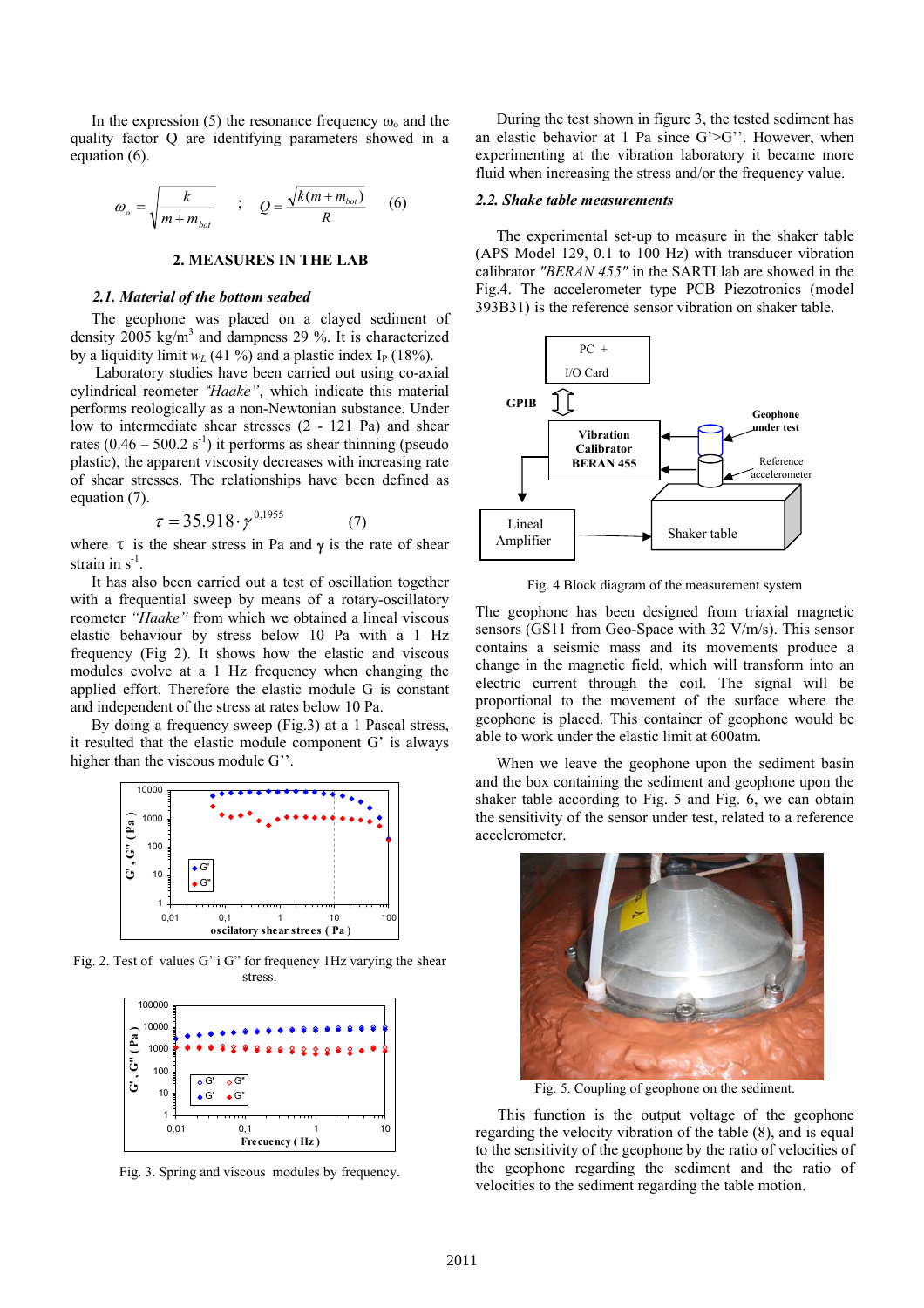

Fig. 6. Vibration test profile with sediment basin up the shake table

Considering that the expression (8),  $v_o/v_T$  is near to the unit, the transfer function  $T_h = v/v_0$  can be deduced. The  $T_h$ function is the sensitivity of the geophone velocity respect to the velocity sediment regarding the shake table.

$$
Sens_{BERAW} = \frac{Voltage_{G.S}}{v_T} = H_G \cdot \frac{v}{v_o} \cdot \frac{v_o}{v_T}
$$
 (8)

# **3. RESULTS AND DISCUSSION**

Following the expression (5) of the transfer function  $T<sub>h</sub>$ and the drawing figure 1, the graphic of figure 7 shows the sensitivity of the geophone through the frequency obtained from the sediment by calibrator (squares), expressed with v, and the geophone sensitivity from the shaker table directly (triangles),  $v_0$ .

The coupling transfer function for horizontal seabed motion  $T<sub>h</sub>$  can be obtained from figure 7, by quotient of the geophone response (v) respect to shake table response  $(v_0)$ , with a zero and a double pole according to the expression (5) and according to the Osler reference [1] showed in figure 8. The performance of this coupling transfer function is a low pass filter and we can identify the parameters that characterize this function as  $\omega_0$  quality factor Q or damping factor and zero frequency.



Fig. 7. Sweep frequency of the seismometer sensitivity (square points upon the clay and triangle points upon the shake table)



Fig. 8. Coupling transfer function for horizontal seabed motion  $T_h$ , and asymptotical associated graph.

Considering the performance of the asymptotic shape in figure 8, we can identify in straight lines the characteristic parameters of the transfer function, the frequency of the double pole is 11.2 Hz, quality factor Q=4 and zero frequency is 44 Hz, in the present case. For low frequencies the function is practically the unity. For frequencies higher than the resonance the slope descends and the material decreases its elasticity (it becomes more fluid). The performance of the coupling is pseudo elastic beyond 20 Hz maybe due to the box walls containing the geophone.

From the geophone under test we can obtain the data of the horizontal mass suspended in the water,  $m_{\text{sus}}$ , which is about 0,588 Kg while the weight of the equipment is 3.17 Kg. Considering a good coupling ratio for higher frequency of 0.95, we can infer that the value of the bottom added mass is 0.78 Kg according to equation (4).

With the above mentioned values we can characterize the interaction impedance between an OBS and the seabed and approach to the value of the seabed stiffness  $k = 19380$  Kg/s<sup>2</sup> and damping *R=69.2 Kg/s* shown in equations (5) and (6).

According to Kimura reference [5] K and R (D) are:

$$
k = \frac{4\rho a}{1-\sigma}c_s^2 \qquad R = \frac{4\rho a^2 a_{21}}{1-\sigma}c_s \qquad (9)
$$

From the first equation (9) it can be deduced that the value of the shear wave velocity of sediment Cs= 2.97m/s in the case that the Poisson coefficient σ, is 0.49, the geophone radius is 0.1 m and the density of the material in which the geophone is made,  $\rho$  is 2830Kg/m<sup>3</sup>.

#### **4. CONCLUSIONS**

At the present paper we have inferred valuable parameters related to the coupling in the seismometersediment interaction and the shear wave velocity of sediment. They have been obtained from a reology and vibration laboratory test. These parameters allow to characterize the coupling transfer function between the sensor and the sediment, and how the geophone performs